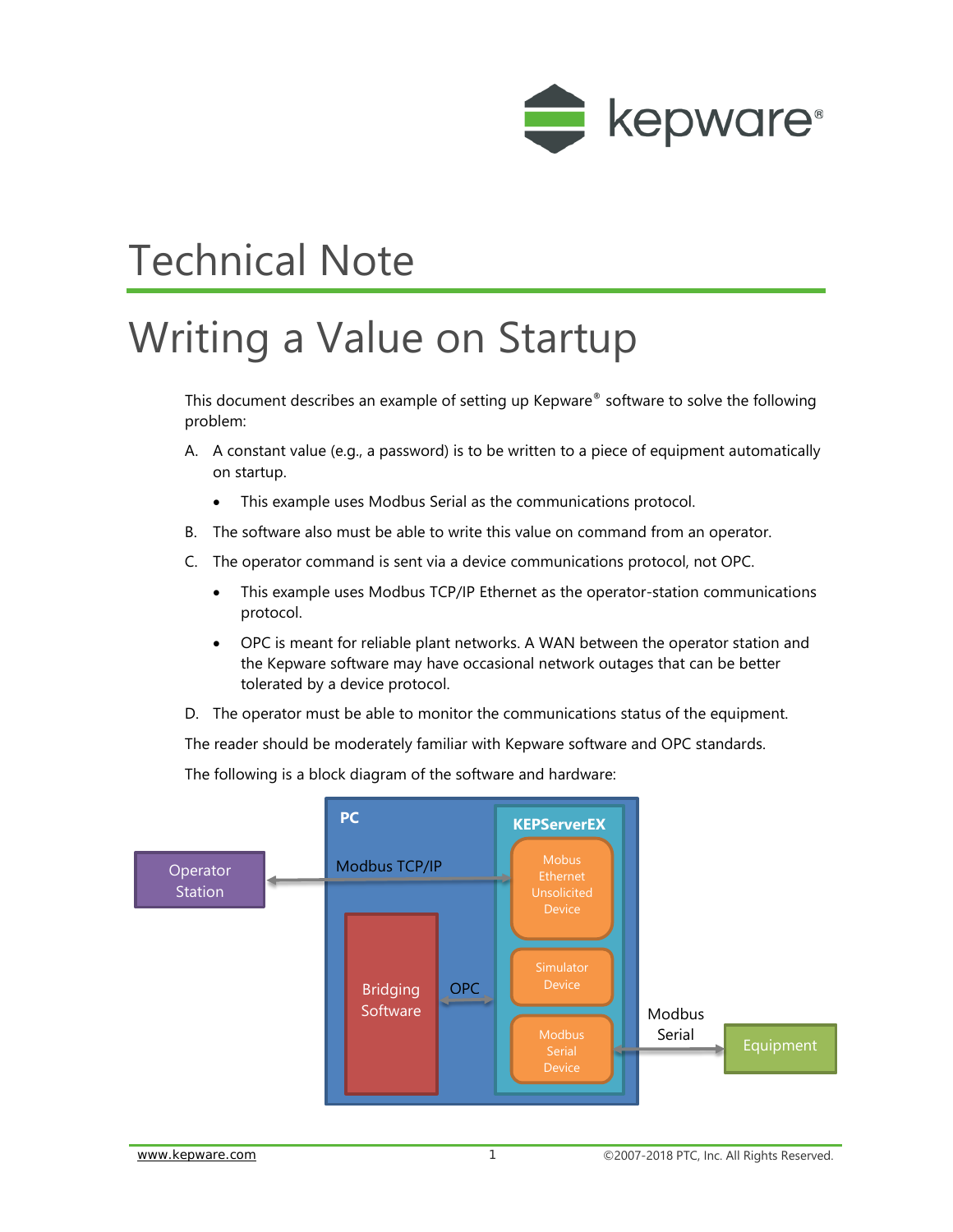## **1. Setup**

The block diagram shows two main software components: KEPServerEX® ("the server") and bridging software.

#### **1.1 Server Setup**

The devices in the server have the following tags and properties:

#### **Modbus Serial Device**

- The tag ("value tag") to which the constant value is to be written:
- <Channel>.<Device>.\_System.\_Error tag (automatically provided by the server)
- <Channel>.<Device>.\_System.\_NoError tag (automatically provided by server versions 4.190.341 and higher)

#### **Simulator Device**

- At the channel level in the Simulator driver, Item Persistence is turned on and a file is specified (*see "Item Persistence File" below*).
- Tag ("value tag," e.g., S0 if a string, K0 if a number, K0.0 if a Boolean) holding the constant value:
- <Channel>.<Device>.\_System.\_Enabled tag (automatically provided by the server)

#### **Modbus Ethernet Unsolicited Device**

- To make an unsolicited device, set the device ID to 127.0.0.1. < optional 1-byte node ID >
- Boolean write-trigger tag (the operator station writes to this tag to send the value to the equipment)
- Boolean communications-status tag (reflecting the communications status of the Modbus Serial device)

#### **1.2 Bridging Setup**

The following links are necessary:

To write the constant value:

- Modbus Ethernet write-trigger tag to Simulator \_Enabled tag
- Simulator value tag to Modbus Serial value tag

To write the value if the equipment's power is cycled while the server PC keeps running:

• Modbus Serial \_NoError tag to Simulator \_Enabled tag

To let the operator station monitor the status of the server's communications to the equipment:

• Modbus Serial \_Error tag to Modbus Ethernet communications-status tag